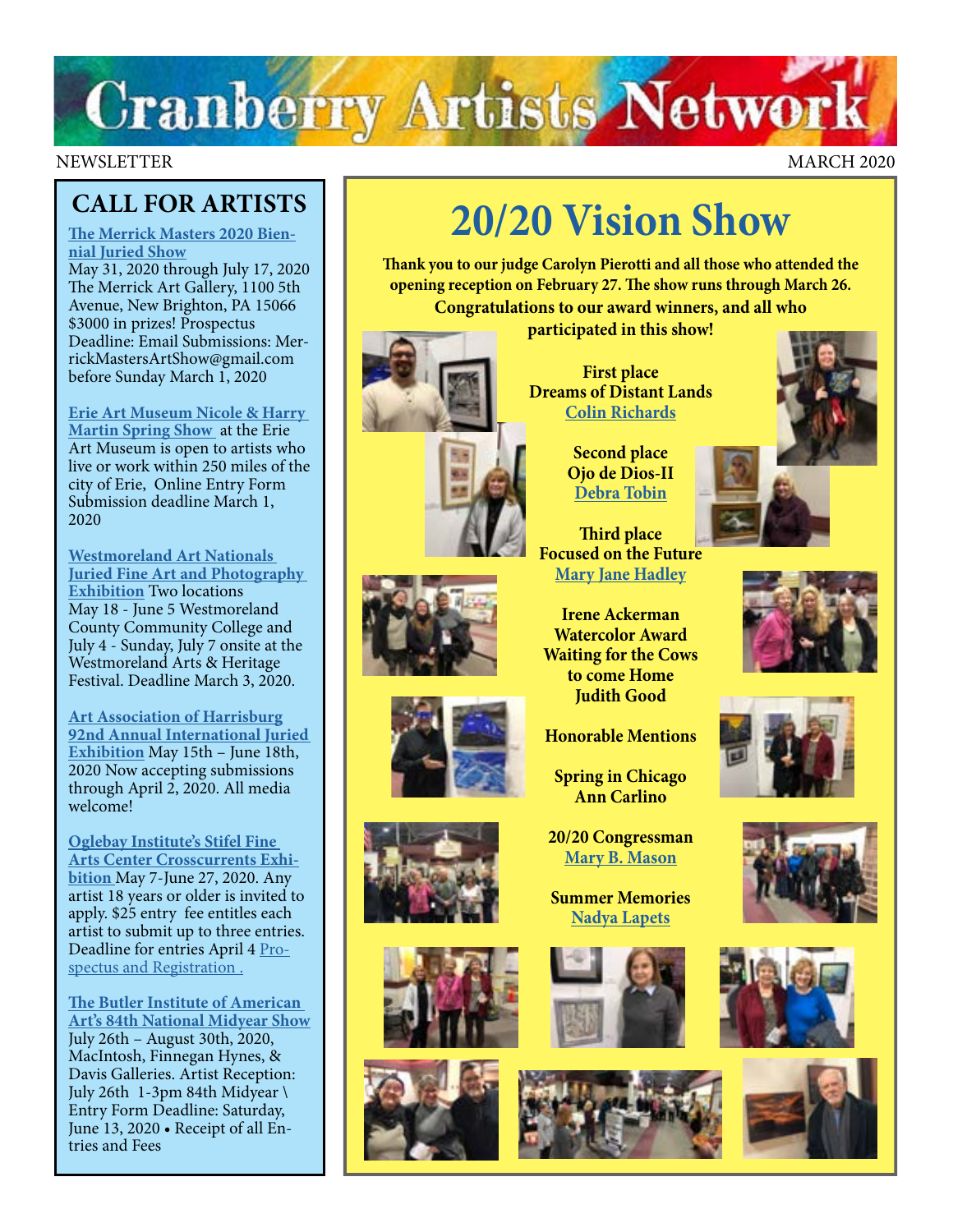#### **CRANBERRY ARTISTS NETWORK 2020 CALENDAR OF EVENTS**

| Mar <sub>3</sub>  | First Tuesday figure drawing          |
|-------------------|---------------------------------------|
|                   | 10am-1pm council chambers             |
| Mar 26            | 20/20 Vision show ends,               |
|                   | artwork pick up 4-7pm                 |
| Apr 7             | First Tuesday figure drawing          |
|                   | 10am-1pm council chambers             |
| Apr <sub>20</sub> | New Member Screening                  |
|                   | 5-8 pm                                |
| May               | Plein Air Painting starts             |
| May 5             | First Tuesday figure drawing          |
|                   | 10am-1pm council chambers             |
| May 7             | <b>General Membership Meeting</b>     |
|                   | $6-8$ pm                              |
| Jun               | Plein Air Painting                    |
| Jun 2             | First Tuesday figure drawing          |
|                   | 10am-1pm council chambers             |
| Jul               | Plein Air Painting                    |
| Jul 6             | Artwork drop off for Martinis         |
|                   | with Monet Art Expo 4-7pm             |
| Jul 7             | First Tuesday figure drawing          |
|                   | 10am-1pm council chambers             |
| Jul 8             | <b>Opening Reception for Martinis</b> |
|                   | with Monet Art Expo 7-9pm             |
| Jul 9-11          | <b>Community Days</b>                 |
| Aug               | Plein Air Painting                    |
| Aug 4             | First Tuesday figure drawing          |
|                   | 10am-1pm council chambers             |
| Aug 20            | Martini show ends and art             |
|                   | pick up 4-7pm                         |
| Sep               | Plein Air Painting                    |
|                   | First Tuesday figure drawing          |
| Sep 1             | 10am-1pm council chambers             |
| Oct 6             |                                       |
|                   | First Tuesday figure drawing          |
|                   | 10am-1pm council chambers             |
| Oct 19            | New Member Screening                  |
|                   | $5-8$ pm                              |
| Nov 9             | Holiday show art drop off             |
|                   | $4-7$ pm                              |
| Nov 10            | <b>Holiday Show starts</b>            |
| Nov 10            | First Tuesday figure drawing          |
|                   | on second Tuesday because             |
|                   | of Election Day                       |
| Nov 1             | Opening reception for Holiday         |
|                   | show 6-8pm                            |
| Dec 1             | First Tuesday figure drawing          |
|                   | 10am-1pm council chambers             |
| Dec 3             | <b>General Membership Meeting</b>     |
|                   | 6:30-9pm                              |
| Dec 17            | Holiday show ends,                    |

Dec 17 Holiday show ends, artwork pick up 4-7pm

## **Cranberry Artists Network**

### **MARCH FEATURED ARTIST ALICIA STANKAY**

Alicia Stankay is a photographer and fiction writer from Ambridge, who often immerses herself in nature. She enjoys taking photos of flowers, butterflies, and colorful mushrooms, and some of her landscape scenes provide the settings for her stories. She feels that seeing the world through the prism of nature broadens her perspective on life, giving it meaning and beauty.



Her six books range from short story

collections to mystery novels and even include a young teen novel set in Old Economy Village, present and past. All the books feature her photography on the front covers.

She knows that the best kind of nature photo draws the viewer into the picture. She is a self-taught photographer and believes that the twin keys to a good picture are curiosity and composition. Alicia enjoys hearing the stories of people who buy one of her photos because it reminds them of a place or an event in their lives. That shared reminiscence gives a deeper meaning to her art.





Alicia has sold her photos along with her books at events at such as the Beaver County Bookfest, the Christmas at the Village at Old Economy, the 2016 Art Pop-up in Ambridge, and at various other local readings and book events. She had photos juried into the biennial Merrick Masters Exhibitions in 2014, 2016, and 2018, and was also invited to have a photography exhibition at Merrick Art Gallery, which took place in October, 2017, called Natural Splendor. Loyalhanna Review, the annual publication of the Ligonier Valley Writers, has accepted many of her photos over the years, including three cover shots. Her photography has been chosen at the juried Cranberry Artists Network shows, and the juried Westmoreland Art and Heritage Festival, and her work has also been shown at the Midland Arts Summer Gallery and North Hills Art Center shows.

Alicia Stankay will be the featured Cranberry Artists Network artist during the month of March in the Back Hall Gallery at the Cranberry Township Municipal Center, 2525 Rochester Road, Cranberry Township , PA 16066. Alicia's show begins

the first of March and ends March 31, 2020. Ms. Stankay is celebrating her 70 th birthday with an opening reception at her show on Sunday, March 8 from  $1 - 3$ . She is featuring a dozen of her photos for \$70 or less, and is selling all six of her books at the opening reception.

**<https://www.facebook.com/alicia.stankay>**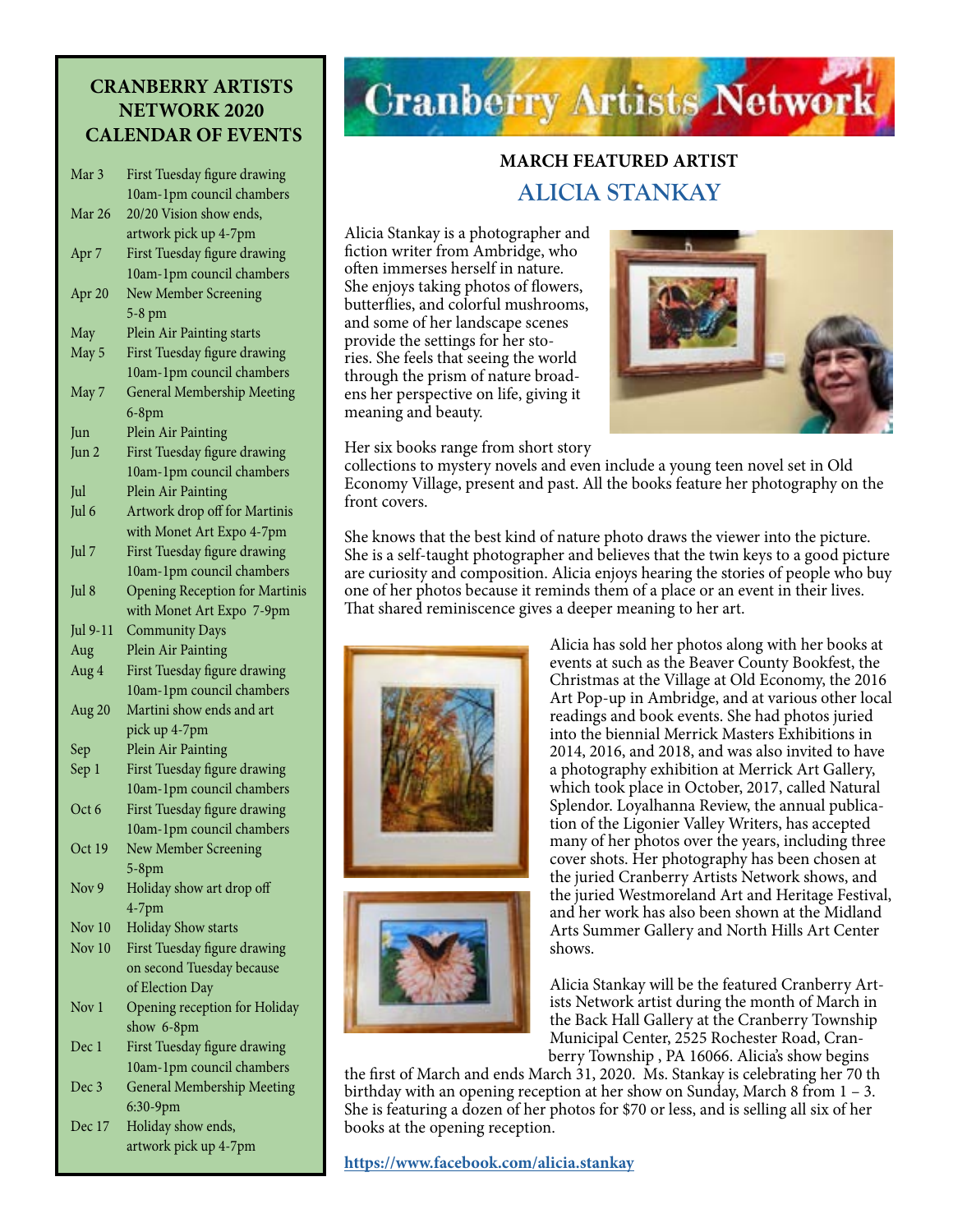

#### MEMBER NEWS

**[Gina Judy](https://www.ginajudyfineart.com/)** was invited as one of 13 artists to show in the STIFEL FINE ART CENTER's exhibit, "Presence: An Exploration of Aging Through Art" which opens Thursday March 5, 6:30-8:30 PM, 1330 National Road, Wheeling, and run through April 25 . She also has three works in Wheeling's February ARTWORKS AROUND TOWN exhibit in "We'll Show Them: Those Who Teach CAN." Through March 14, her work will continue in the OH + 5 (Ohio-Plus-Five) six-state biennial all-media regional juried exhibit of contemporary art at THE DAIRY BARN ARTS CENTER in Athens, Ohio. Three-jurors juried the 375 entered-works, of which 16% were accepted. She is also participated in the North Hills Art Center's "Touch of Blue" with three-pieces on exhibit, and had a piece accepted into the Spokane (WA) Watercolor Society National Open exhibit. Look for it on the Spokane Watercolor Society Website from April 3-27, 2020.

**[Diane Bauman](http://www.diannebauman.com)** and **[Mary Mason](https://www.facebook.com/mary.b.mason.9)** will have work in the 2020 Hoyt Regional Juried Art Exhibition". Tyler Cann, Director of Columbus Contemporary Art Museum juror this year said he was delighted to see such diversity and high quality works from artists in this region.Out of the 523 works submitted by 171 artists, 60 were selected. Public Reception which has been scheduled for Saturday, April 4th, from 2-4 pm. At approximately 3:00pm during the reception, award winners will be announced. The exhibit will be on display March 31 – June 11, 2020.

CAN artists we're well represented at the Touch of Blue exhibit at the North Hills Art Center. Special congratulations to **[Mary Jane Hadley](https://www.facebook.com/maryjane.hadley)** and **Larry Branstetter** for winning awards!



CAN members **[Diane Grguras](https://www.dianegrguras.com/)**, **[Jan Jay](http://web.acd.ccac.edu/~pjay/)**, **[Paul Jay](http://web.acd.ccac.edu/~pjay/)**, **[Debra Tobin](http://www.debratobinart.com)** and **[James](http://www.jamestobinart.com)  [Tobin](http://www.jamestobinart.com)** will join Mimi Antonetti, Scot Calvert, Lori Chandler, Jill McMaster Eudaly, Mary Koepke, Lisa Trefsger Krack, Mj Isles McCurdy, Josh Meeder, Lissa Napora, Dan Senneway, and Sharon Taylor on Sunday, March 29, 2020 from 1-3pm to celebrate **The Art of Harmony** [hosted by Bottlebrush:](http://bottlebrusharts.com/)  [A Gallery for the Arts in Harmony, PA.](http://bottlebrusharts.com/) They're showcasing work by artists who are inspired by Harmony as well as those who live there. Free admission, refreshments available, and a variety of live entertainment.

### **Cranberry Artists Network Back Hall Gallery and Glass Case Show Schedule**

Back hall gallery artists please send Kathy Bischak your bios, headshot/photo, photos of artwork, website and contact info now so she can prepare press releases in advance.

> March 2020 **[Alicia Stankay](https://www.facebook.com/alicia.stankay)**

April 2020 **[Monica Hietsch](https://www.monicahietsch.com/)**

May 2020 **Krishna Rathod Case: [James](http://www.jamestobinart.com) & [Debra Tobin](http://www.debratobinart.com)**

June 2020 **[C. Keith Jones](http://ckeithjonesartist.com/) Case: [Jody Neugebauer](https://dream-queststudio.blogspot.com/)**

July/August 2020 **Figure Drawing Show**

September 2020 **[Colin Richards](https://www.colinrichardsart.com/) Case: Carol Scheftic**

> October 2020 **[Roc Prolongo](https://www.rocprologo.com/)**

**Case: Linda McClausland**

November/December 2020 **Annual Holiday Show**

January 2021 **New Member Show**

February 2021 **[Abraham Darlington](https://www.facebook.com/abraham.darlington)**

> March 2021 **[Bradley Page](https://fireandfumes.com/)**

April 2021 **Marge Gardner**

Please contact Vickie Schilling, exhibitions chair with any questions Shows@cranarts.com